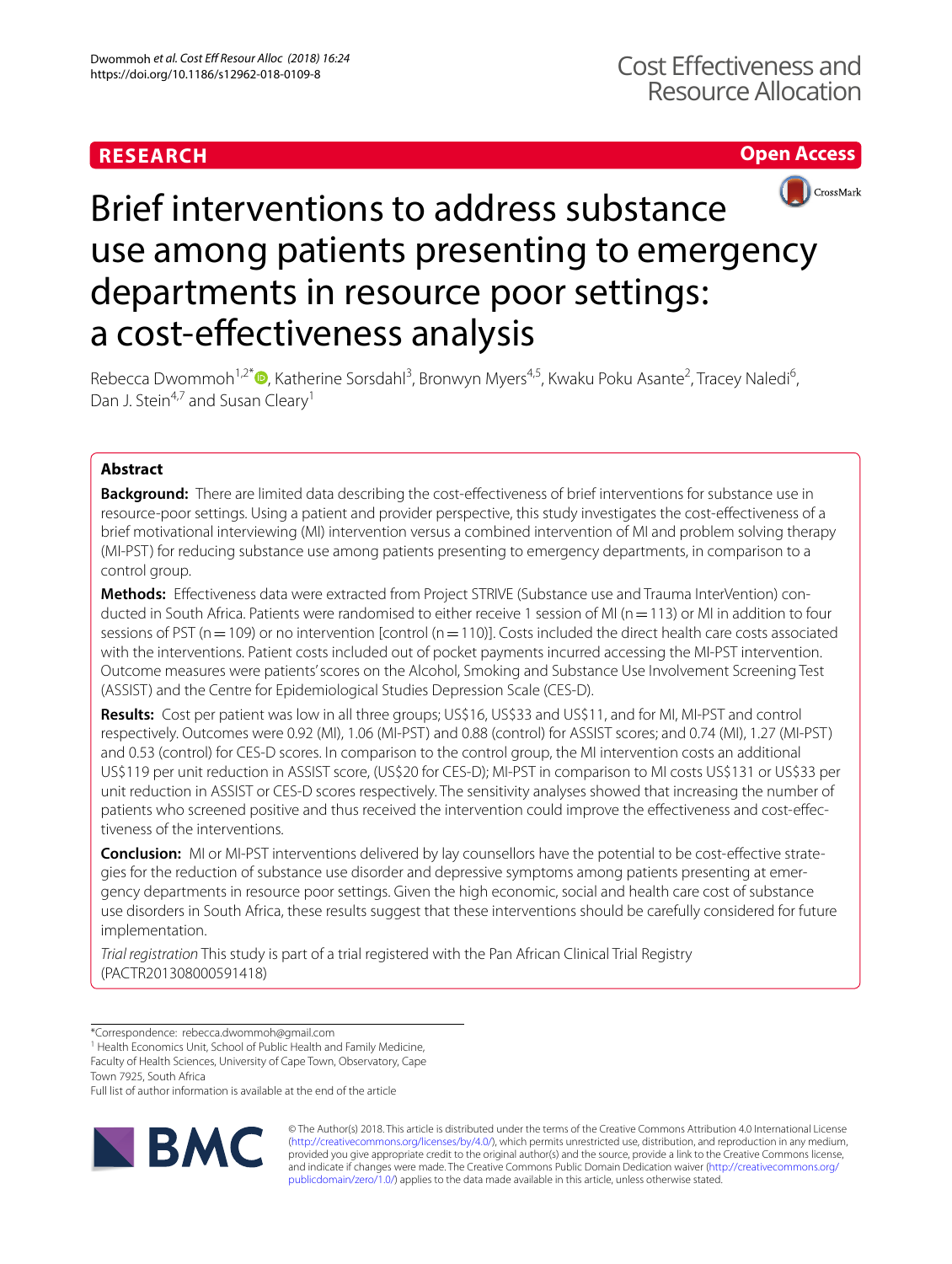**Keywords:** Substance use, Emergency departments, Brief interventions, Problem solving therapy, Cost-efectiveness analysis

#### **Background**

Substance use disorders represent a major public health problem. Globally, alcohol and illicit drug use are reported to be the cause of death for over 350,000 and 40,000 people respectively per year [\[1](#page-10-0)]. Alcohol and other drugs use disorders account for 8 and 10% of the Disability Adjusted Life Years (DALYs) attributable to mental and behavioral disorders respectively [[2\]](#page-10-1). Results from the South African Stress and Health Study (SASH), the frst nationally-representative study of psychiatric morbidity in South Africa, indicate a high lifetime prevalence (13.3%) and early onset (21years) of substance use disorders [\[3](#page-10-2)]. Despite this high prevalence, only about 10% ever receive treatment [\[4](#page-10-3), [5\]](#page-10-4).

Service delivery for the treatment of substance use disorders in low and middle income countries, including South Africa, has been criticized. When available, treatment is usually oriented to tertiary treatment of severe substance use disorders with an emphasis on long-term residential treatment  $[6, 7]$  $[6, 7]$  $[6, 7]$  $[6, 7]$  $[6, 7]$ . The treatment gap in South Africa could be narrowed by broadening the base of treatment and by targeted screening and brief psychotherapeutic interventions for those most at risk. Data from developed countries have revealed that brief interventions for alcohol use disorders are efective, feasible, and cost-effective in emergency departments  $[8, 9]$  $[8, 9]$  $[8, 9]$  $[8, 9]$ although there is presently far less data available for other types of substance use disorders. For example, 9 out of 14 studies in a review concluded that brief interventions were effective in reducing alcohol consumption, hazardous use of alcohol, and alcohol-related injuries in comparison with usual emergency department care [\[10](#page-10-9)]. Additionally, in a cost–beneft analysis of brief interventions in emergency department patients, the net cost saving of the intervention per patient screened was US\$89, or US\$330 per patient ofered an intervention [[9\]](#page-10-8). Whilst there are a number of studies available from developed settings, there has been little work evaluating these interventions in low and middle income countries (LMICs) despite the high prevalence of substance use disorders in these countries. Such evaluations can inform policy makers on the need to invest in these interventions given their benefts.

To address this gap, the cost-efectiveness of two alternative brief interventions administered by lay counsellors to patients presenting at emergency departments in Cape Town in the Western Cape Province of South Africa, in comparison to a control group, was evaluated. The Western Cape Province has the highest lifetime prevalence of substance use disorder in South Africa with a prevalence of 20.6% compared to 13.3% nationally [\[11](#page-10-10)].

# **Methods**

The aim of this study was to assess the cost-effectiveness of two brief interventions—motivational interviewing (MI) and a combined intervention of MI and problem solving therapy (MI-PST)—administered by lay counsellors to reduce substance use among patients presenting to emergency departments in resource poor settings, in comparison to a control group.

# **Study design**

This cost-effectiveness analysis was conducted as part of Project STRIVE (Substance use and Trauma InterVention), a randomized control trial comparing two brief interventions to a control group. The MI-PST intervention is a combination of problem-solving therapy with motivational interviewing while the MI intervention ofered just motivational interviewing to patients attending emergency departments in the Western Cape province of South Africa. The interventions were offered by lay counsellors and patients were followed up at 3 months post-baseline to assess the efectiveness of the interventions [\[12\]](#page-10-11). Cost-efectiveness was assessed from the societal perspective. Economic costs were calculated for the provider perspective in each arm, and a subset of patient costs were assessed in the MI-PST arm. Ingredients and step down methods were used to calculate the economic cost of the interventions and cost-efectiveness was assessed by computing incremental cost-efectiveness ratios (ICERs). The ICER is the ratio of additional costs to additional efects—comparing each costlier intervention to the one directly preceding it [\[13\]](#page-10-12). Given that all costs and outcomes occurred within a 1-year period, neither costs nor outcomes were discounted. A range of one-way sensitivity analyses and scenario analyses were conducted to examine the robustness of the study fndings. Analysis was undertaken using Microsoft Excel and TreeAge Pro 2013, R1.0. All costs were calculated in 2012/13 prices and were converted to United States Dollars (US\$) using an exchange rate from the same period (US\$1 = ZAR 10.3952) [[14](#page-10-13)].

## **Study setting**

Participants were recruited within the emergency departments of Khayelitsha Site B Community Health Centre, Khayelitsha District Hospital and Elsie's River Community Clinic, all located within the Western Cape Province. The unemployment rate in the Province is about  $21\%$  [\[15](#page-10-14)]. The Province also has a high rate of substance use, crime and violence [\[16\]](#page-10-15).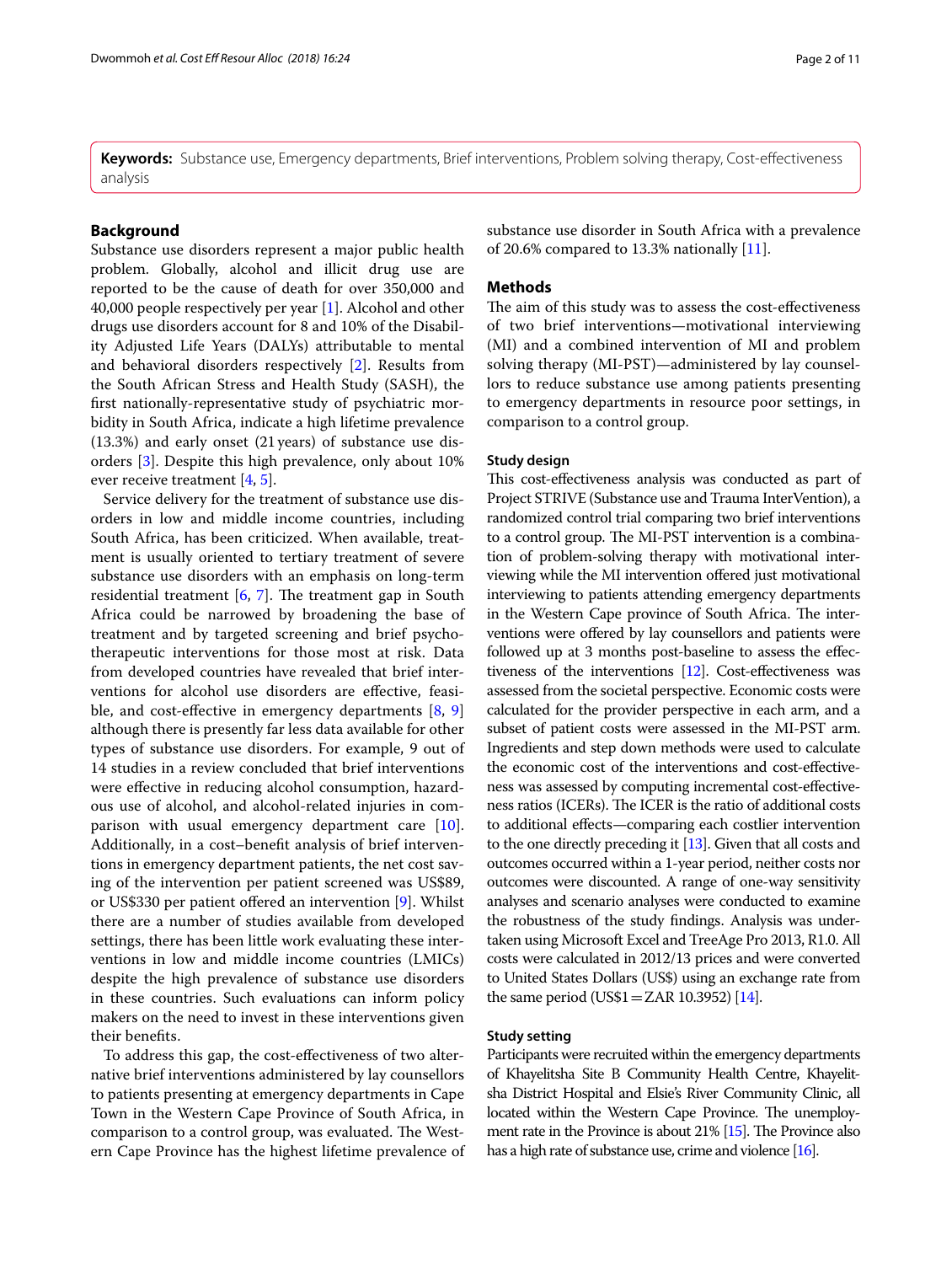#### **Screening, recruitment and assessment**

Across the three emergency departments, lay counsellors screened 2736 consenting patients using the Alcohol, Smoking, and Substance Involvement Screening Test (ASSIST) while they waited to see a healthcare provider. Based on ASSIST scores, patients were classifed as low risk (with a score of  $0-10$  for alcohol and  $<$  4 for other drug use), moderate risk (with a score of 11–26 for alcohol and 4–26 for other drug use) or high risk (with scores above 26 for alcohol and other drugs use) [\[12](#page-10-11)]. Of the total screened, 531 (19%) patients screened positive for moderate to high risk of substance use, of whom 332 (63%) agreed to be included in the intervention program. Patients were randomly assigned to a single session intervention based on motivational interviewing (MI;  $n=113$ ), a blended motivational interviewing and problem solving intervention (MI-PST) comprising fve counselling sessions ( $n=109$ ) or a control group ( $n=110$ ). Patients at high risk were referred for specialised treatment whilst those at low risk were excluded from the study. Patients excluded from the study were not significantly different from the eligible patients. Those who refused to participate in the study had signifcantly lower ASSIST scores ( $M=15.68$ , SD = 7.60) compared to those who were willing to participate in the study  $(M=17.45,$  $SD = 9.08$  [[12](#page-10-11)].

In addition to the patient's level of substance use involvement, their depressive symptoms were assessed at baseline with the Centre for Epidemiological Stud-ies Depression Scale (CES-D) [\[15](#page-10-14)]. This scale measures common symptoms of depression based on 20 self-rated items. Each item is graded on a four-point Likert scale, ranging from 0 (representing presence of no depressive symptom) to 3 (indicating the presence of depressive symptoms most of the time). Composite scale scores range from 0 to 60, with a score of 16 or higher representing clinically meaningful depression [[12,](#page-10-11) [17\]](#page-10-16).

These assessments were re-administered at 3 months to determine the effectiveness of the interventions. This was done for 182 participants [control group=66; MI group=70; MI-PST group=46] who were available for the 3 months follow-up assessment. These formed  $54\%$ of the entire study sample. More details on the screening, recruitment and assessment of the outcomes are provided in the published trial paper [\[12](#page-10-11)].

#### **Counsellors**

The counsellors used for the study were recruited from the study areas. They had tertiary level education or equivalent knowledge, and were trained specifcally to screen and offer the interventions. In addition to being trained, they participated in biweekly supervision and debriefng sessions throughout the study period [[12](#page-10-11), [18\]](#page-10-17).

# **Description of interventions** *MI intervention*

Patients randomised to the MI group received one session of MI directly after screening and baseline assessment. This session lasted about 30 min in total and was based on the ASSIST linked brief intervention [[19\]](#page-10-18). During this session, lay counsellors provided feedback on the patient's level of risk based on their ASSIST score, discussed the patient's substance use patterns and the importance of moderating behaviour in order to minimise health and other risks. Through a motivational interviewing approach, they enhanced the patient's motivation and willingness to change. Patients received MIspecifc substance use risk cards which summarized their risks, in addition to the substance misuse fact sheet and the contact details of local support centres [\[12\]](#page-10-11).

#### *MI with PST intervention*

Patients assigned to this intervention group received the same MI intervention as outlined above in addition to four sessions of PST provided on a weekly basis. These PST sessions were designed to help patients cope better with psychological stress and the other stresses of daily life  $[20, 21]$  $[20, 21]$  $[20, 21]$  $[20, 21]$ . The first PST session lasted about 60 min while the other three lasted 40 min each. The content of these sessions has been described in detail elsewhere [[12](#page-10-11), [18\]](#page-10-17).

#### *Control*

While no additional psychotherapeutic support was ofered to patients randomized to this group, in an improvement over usual care, patients were provided with a leaflet providing information on the effects of substance use and the contact details of local support centres [[12\]](#page-10-11).

#### *Outcome measures*

Outcome measures for the study were patients' scores on the ASSIST and the CES-D. As explained above, these measure patient's risk of substance use and depressive symptoms respectively. Mean scores for patients in each of the intervention and control groups were calculated at baseline and at the 3 months follow-up. The differences in the means at baseline and the 3 months followup for each of the groups were calculated and compared to establish the efectiveness of the interventions. For patients who used more than one substance, reduction in ASSIST scores for the primary substance was used in the analysis.

#### *Provider costs*

The scope of provider costs included all cost items needed to deliver the interventions including staffing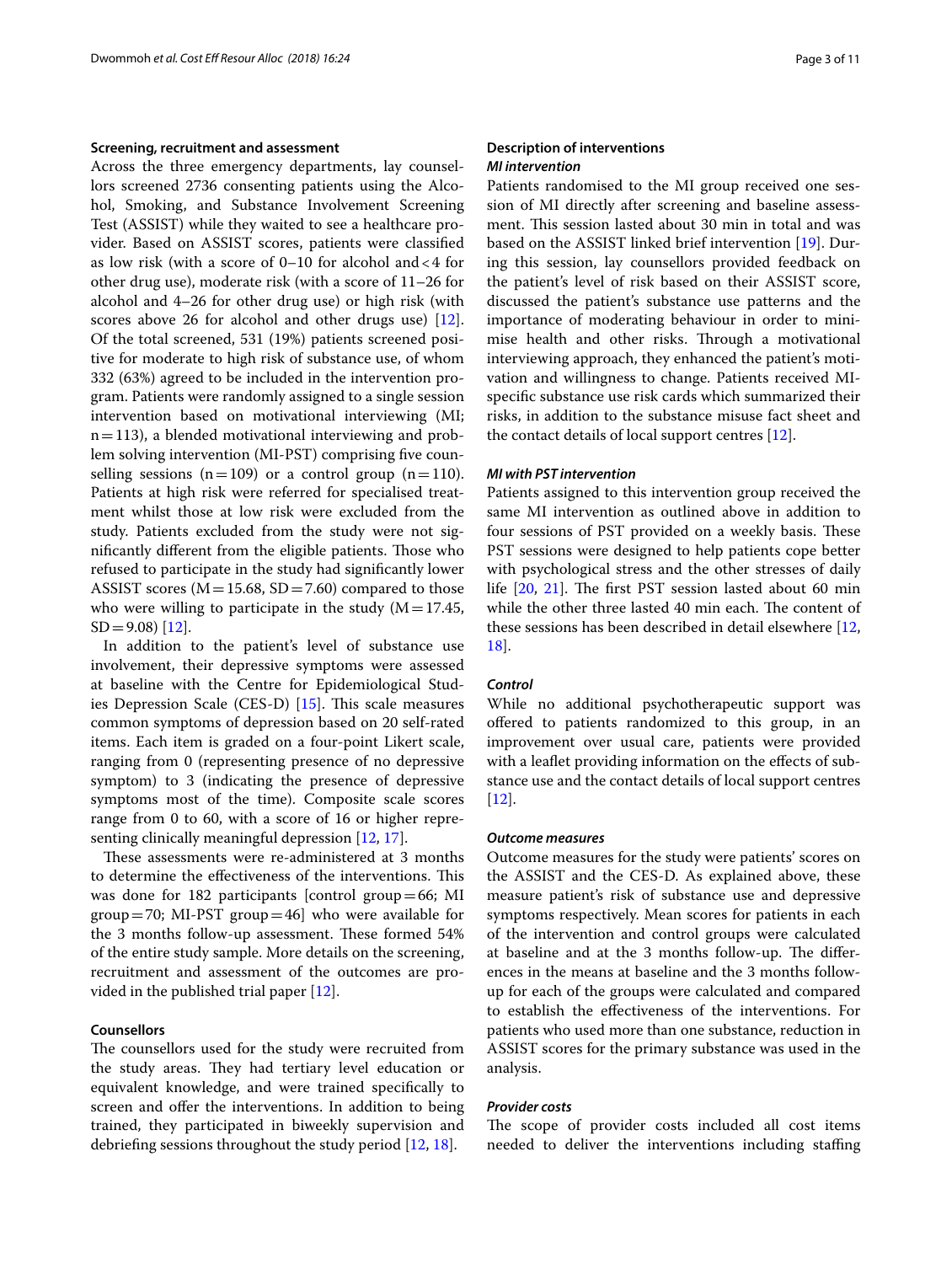(counsellors and psychologists), supplies (screener tools, fyers, manuals, fact sheets, pens, tapes and tape recorders for fdelity checks) and capital (counselling room, furniture and training). Research costs (e.g. administering baseline and follow-up assessments) were excluded. The costs were categorized as variable or fxed, and are summarized in Table [1.](#page-3-0) Table [1](#page-3-0) also summarizes the unit cost of each resource and quantity consumed.

Variable costs are those that vary with scale. Under stafng, these include the clinical psychologist that was contracted to undertake bi-weekly supervision and fdelity checks, and whose payment was related directly to hours worked. Variable costs also include the manuals, tools and fyers that were distributed to each client as appropriate to the intervention arm. Fixed costs, on the other hand, are assumed to stay constant over the short term. For the purposes of this costing, these include certain supplies (pens, clipboards, tapes and tape recorders for fdelity checking), capital costs (counselling room space, furniture, and training) and counsellor salary costs.

Capital costs included the cost of counsellors' training, room space and furniture used within the facilities. The interventions were administered in private rooms in the emergency departments. Cost of room space was estimated based on the price index for new buildings in South Africa [\[22](#page-10-21)]. Cost of furniture was estimated based

# on market prices. It was assumed that the useful life for furniture and buildings were 5 and 20 years respectively. Total cost of counsellor training was estimated as the cost of the training materials, room space, and the salary of the trainer. Retraining for lay counsellors was assumed to be within the next 3 years. Capital costs were annuitised using a 3% discount rate [[13](#page-10-12)], chosen to facilitate comparability with other cost-effectiveness analyses. The nature of this intervention (offered at emergency departments that are open 24 h/day, 7 days/week) meant that 5 counsellors were employed in total across the 3 facilities, with implications for economies or diseconomies of scale within the costing calculations. Counsellor salary costs were therefore assessed as fxed costs, and variation was explored within sensitivity/scenario analysis.

#### *Allocation of provider costs to interventions*

The costs of manuals, screeners and flyers were allocated directly to patients based on their utilization within each intervention arm. All other costs were allocated to screening, MI and MI-PST based on the amount of time that counsellors spent on these diferent components. In essence, the patient contact time (in minutes) for each session (screening, MI and MI-PST) was calculated and multiplied by the number of each type of session. The proportion of total time spent screening, offering the MI intervention, or the MI-PST intervention was then used

#### <span id="page-3-0"></span>**Table 1 Provider costs**

| Cost item                                   | <b>Details</b>                                | Cost (US\$) |  |
|---------------------------------------------|-----------------------------------------------|-------------|--|
| Variable costs                              |                                               |             |  |
| Staffing                                    |                                               |             |  |
| Supervisor (direct counsellor support)      | Bi-weekly supervision over 9 months           | 562.76      |  |
| Supervisor (fidelity checks)                | 5 h per week over 9 months                    | 25,973.53   |  |
| Manuals, tools, flyers                      |                                               |             |  |
| Screening tool                              | 1 per person screened                         | 0.10        |  |
| Substance misuse flyer                      | 1 per person accepting intervention           | 0.08        |  |
| MI manual                                   | 1 per person receiving MI                     | 0.34        |  |
| PST manual                                  | 1 per person receiving MI-PST                 | 2.00        |  |
| Fixed costs                                 |                                               |             |  |
| Staffing                                    |                                               |             |  |
| Counsellors                                 | 5 staff employed over 9 months                | 25,973.53   |  |
| Supplies                                    |                                               |             |  |
| Pens                                        | 10 per counsellor                             | 0.46        |  |
| Clipboards                                  | 1 per counsellor                              | 1.54        |  |
| Tape recorders (fidelity checks)            | 1 per counsellor                              | 115.44      |  |
| Tapes (fidelity checks)                     | Amount used over 9 months                     | 346.31      |  |
| Capital (annuitized using 3% discount rate) |                                               |             |  |
| Counselling room                            | 1 room in each emergency department           | 220.26      |  |
| Furniture                                   | Desk and 2 chairs in each room                | 285.08      |  |
| Counsellor training                         | 45 h'training including screening, MI and PST | 425.11      |  |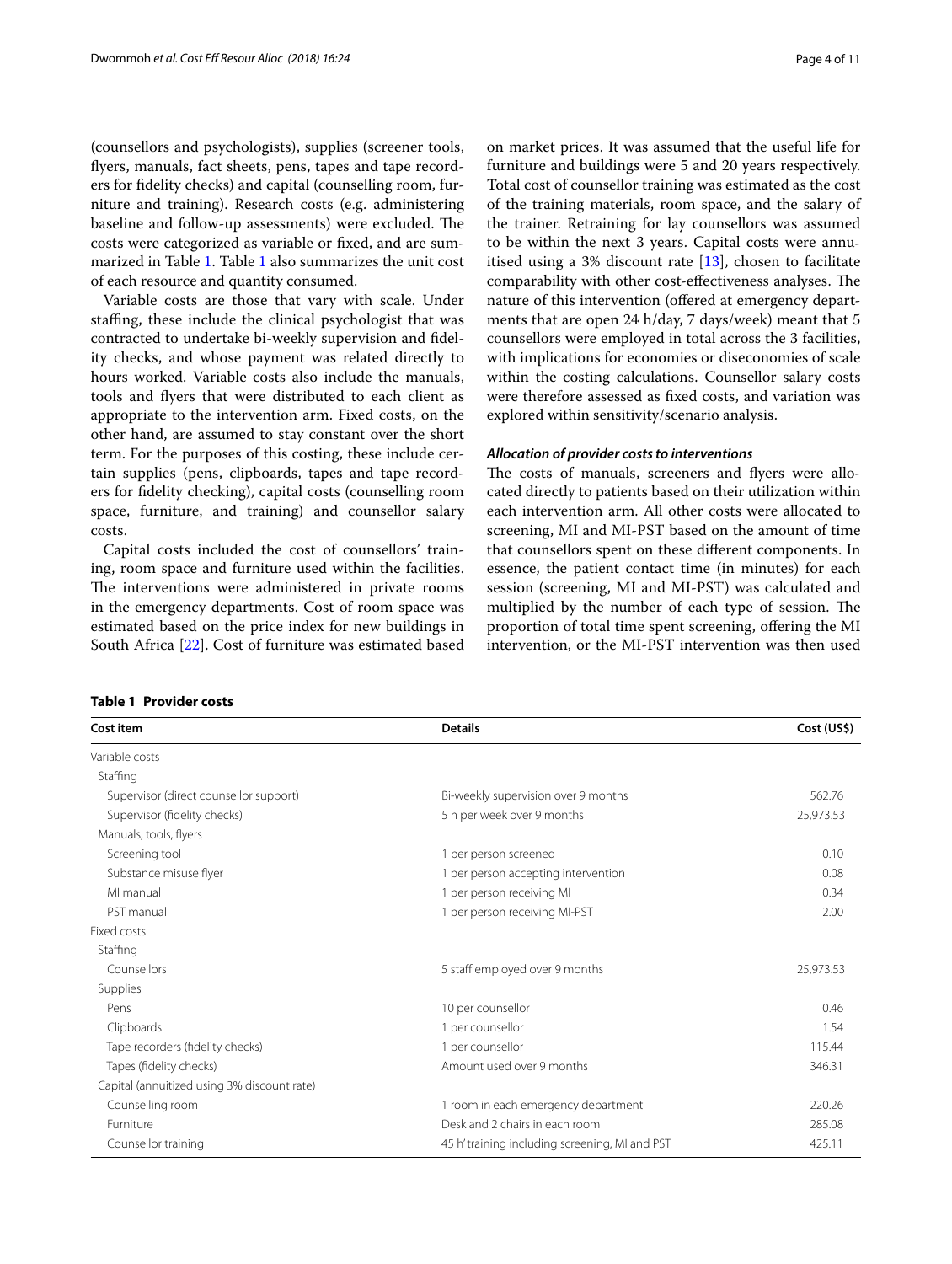| Intervention elements | Minutes per patient | <b>Number of sessions</b> | <b>Total minutes</b> | <b>Share</b><br>of time |
|-----------------------|---------------------|---------------------------|----------------------|-------------------------|
|                       |                     |                           |                      | (%)                     |
| Screening             | 10                  | 2736                      | 27,360               | 57                      |
| MI group              |                     |                           |                      |                         |
| MI session            | 30                  | 113                       | 3390                 | $\overline{7}$          |
| MI-PST group          |                     |                           |                      |                         |
| MI session            | 30                  | 109                       | 3270                 | 36                      |
| First PST session     | 60                  | 87                        | 5220                 |                         |
| Second PST session    | 40                  | 77                        | 3080                 |                         |
| Third PST session     | 40                  | 69                        | 2760                 |                         |
| Fourth PST session    | 40                  | 65                        | 2600                 |                         |
| Totals                |                     | 3256                      | 47,680               | 100                     |

<span id="page-4-0"></span>**Table 2 Estimated counsellor time spent on diferent intervention components**

to allocate costs to intervention components. These calculations are presented in Table [2](#page-4-0).

## *Patient costs*

Costs to patients for participating in the intervention included the transportation costs incurred when travelling to the facilities to attend their PST sessions, productivity costs in terms of salary loss, cost of care takers and other non-health care costs to patients as a result of their participation in the intervention. These costs were only incurred by patients in the MI-PST group, given that patients in the other arms were counselled while present at the emergency department for treatment for their injuries.

#### *Estimation of intervention costs and cost‑efectiveness*

Once costs had been allocated to intervention components, they were allocated to interventions to estimate the total costs of screening and each of the interventions. For example, screening costs were incurred for all 2736 participants screened, and were allocated equally to each intervention group, while MI costs were allocated to the MI group, MI-PST costs were allocated to the MI-PST group etc. The allocation of costs is visually depicted in Fig. [1](#page-5-0), which replicates the structure of the decision tree employed for this analysis (created in TreeAge Pro 2013, R1.0). The decision tree is an appropriate modelling approach for interventions unfolding over short time periods [\[23](#page-10-22)]. In the model, patients were allocated to the intervention groups (MI only, MI with PST and statusquo of no intervention (control)) and followed through a series of events to establish the costs and outcomes of the interventions. In assessing cost-efectiveness, the model took into account patients who were lost to follow-up, excluded or refused the intervention. Costs and outcomes for patients in the MI-PST intervention group for instance were analysed based on whether they dropped out of the intervention or not and the number of PST sessions they attended. The model estimated the incremental cost efectiveness ratios (ICERs) of the interventions. The ICER is the ratio of additional costs to additional efects—comparing each more costly intervention to the one directly preceding it [\[13](#page-10-12)]. It compares the diference in costs and efectiveness of the competing interventions as illustrated in Eqs.  $(1)$  $(1)$  and  $(2)$  below:

<span id="page-4-1"></span>
$$
ICER_{YX} = \Delta C/\Delta E \tag{1}
$$

<span id="page-4-2"></span>
$$
\Delta C = C_Y - C_X; \quad \Delta E = E_Y - E_X \tag{2}
$$

where  $C_Y$  is the cost of intervention Y (the more costly intervention) and  $E_Y$  is its effectiveness;  $C_X$  and  $E_X$  are the costs and efectiveness of intervention X (the less costly intervention).

#### *Sensitivity analysis*

One-way sensitivity analysis was conducted to test the robustness of the study fndings [[24\]](#page-10-23) by varying key cost and outcome drivers. Testing the generalizability of the fndings to other (non-study) settings was of particular interest. The proportion of patients screening positive for substance misuse, the proportion of patients accepting participation in the interventions and the extent of excess capacity within the fxed costs (counselling time, supplies and capital) were varied. The impact of these changes on incremental costs, the incremental ASSIST score and incremental cost-efectiveness ratios were captured.

## **Results**

# **Baseline characteristics**

Men constituted 65% ( $n=218$ ) of the study participants. Their ages ranged between 18 and 75 years with the average age being 28 years. 72.2% of the participants attended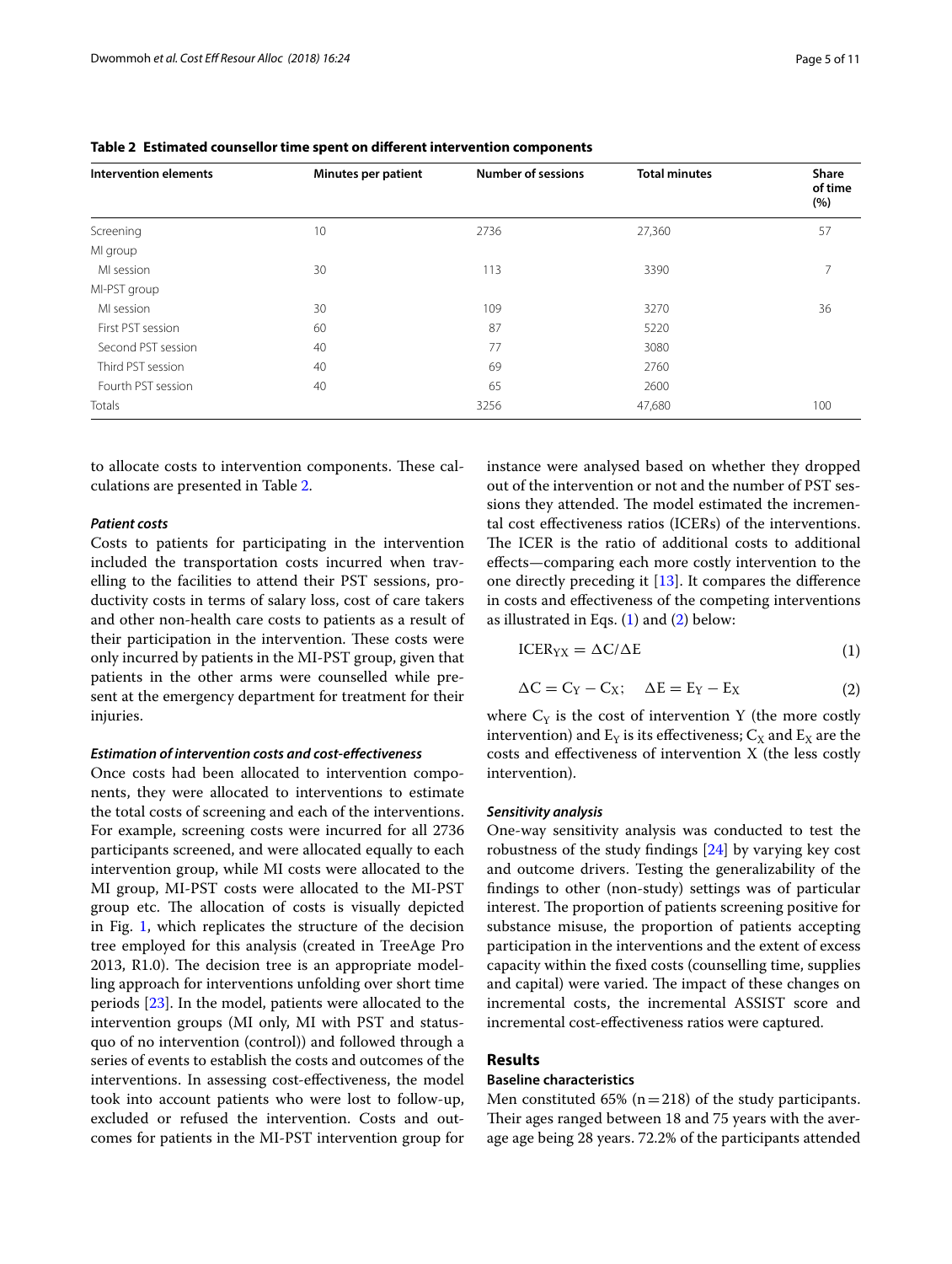

<span id="page-5-0"></span>the emergency department for treatment of injuries while the remainder sought care for ill health. Alcohol was the most common substance used ( $n=286$ , 85%), followed by cannabis ( $n=24$ , 7%) and methamphetamine ( $n=20$ , 6%) [\[10\]](#page-10-9).

## **Efectiveness**

All three groups recorded some reduction (i.e. improvement) in their outcome measures. Patients in the control group recorded mean reductions of 7.39 and 4.43 points for ASSIST and CES-D scores respectively, whilst

those who received the MI intervention recorded a mean reduction of 7.68 for the ASSIST and 6.16 for the CES-D. Participants who received the MI-PST intervention recorded significantly better outcomes  $(p<0.001)$  than those in the MI or control group, with a mean reduction of 8.82 and 10.64 for ASSIST and CES-D scores respectively. More details are available in the published trial paper  $[12]$ . The mean scores at baseline, follow-up and mean reductions are presented in Table [3.](#page-6-0)

Overall, 182 (54%) participants completed the 3 month follow-up: 70 (62%) in the MI, 46 (42%) in the MI-PST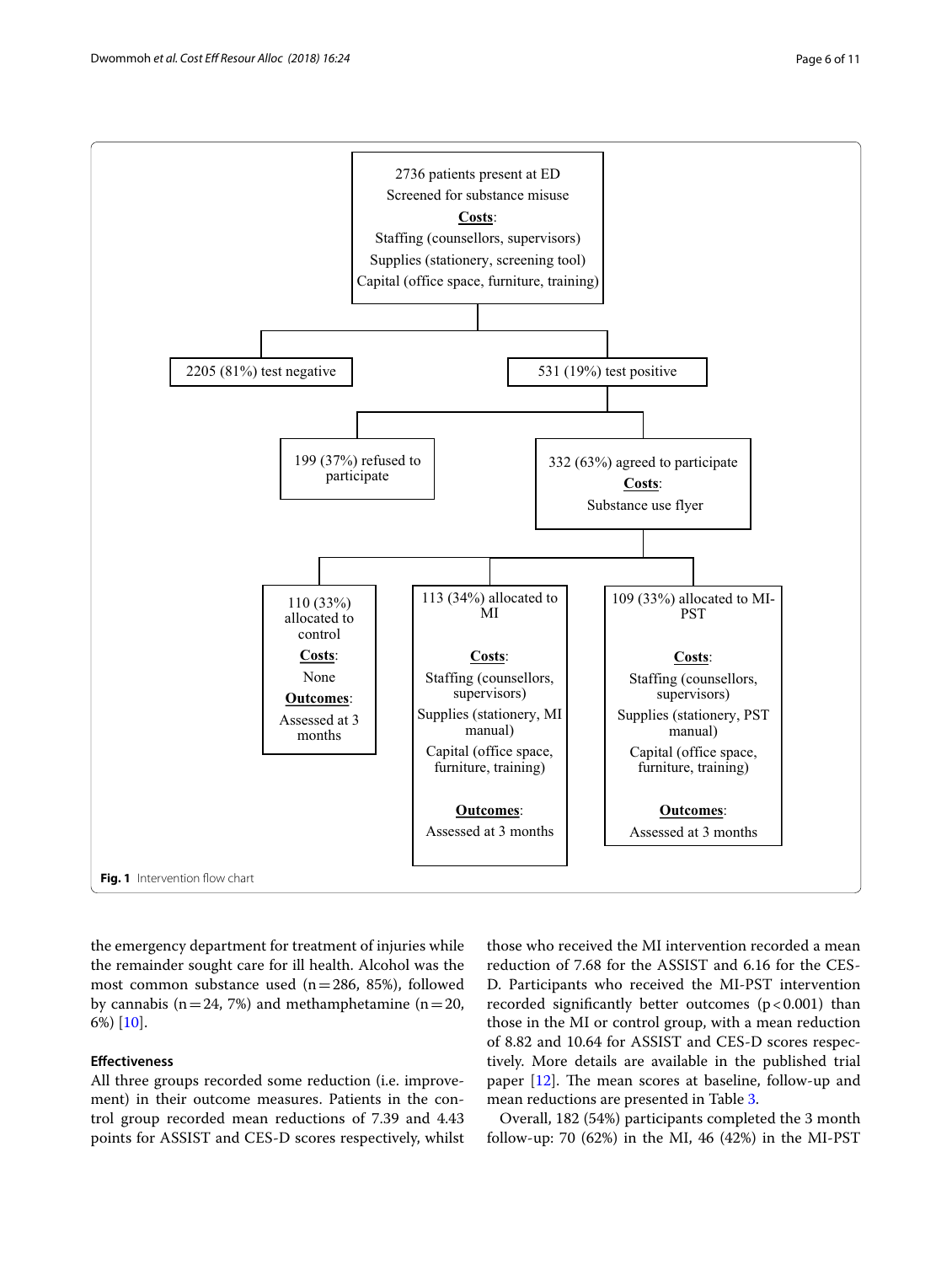|                             | Control mean (SD) | MI mean (SD) | MI-PST mean (SD) |  |
|-----------------------------|-------------------|--------------|------------------|--|
| Substance use: ASSIST       |                   |              |                  |  |
| Baseline                    | 19.30 (5.78)      | 19.96 (6.49) | 18.71 (6.32)     |  |
| 3 month follow-up           | 11.91 (6.94)      | 12.28 (6.81) | 9.89(6.64)       |  |
| <sup>a</sup> Mean reduction | 7.39              | 7.68         | 8.82             |  |
| Depression: CES-D           |                   |              |                  |  |
| Baseline                    | 24.56 (6.02)      | 23.93 (5.43) | 27.28 (8.22)     |  |
| 3 month follow-up           | 20.13 (7.09)      | 17.77 (8.12) | 16.64(8.17)      |  |
| <sup>a</sup> Mean reduction | 4.43              | 6.16         | 10.64            |  |

<span id="page-6-0"></span>**Table 3 Efectiveness of interventions (showing mean scores at baseline, 3 month follow-up and mean reduction)**

*SD* standard deviation

<sup>a</sup> Mean reduction is the difference between scores at baseline and follow-up

and 66 (60%) in the control arms. Loss to follow-up was highest in the MI-PST group. Of those who did not complete the MI-PST, 3 discontinued because they were admitted to tertiary care and were not available for the follow-up. The distinguishing variables between those who completed the 3 month follow-up and those who did not, were treatment condition  $(\chi^2=10.97, df=2,$  $p < 0.001$ ) and race  $(\chi^2 = 9.04, df = 2, p = 0.011)$ . Patients of the Coloured race were more likely than those of the Black African race to complete the follow-up assessment. Similarly, those in the MI arm were more likely than those in the other arms to complete the follow-up assessment [\[12](#page-10-11)].

#### **Provider costs**

The provider cost per patient includes screening, MI, and MI-PST costs as appropriate for patients accepting to participate. It also includes the costs spent on screening those who were negative; these costs have been allocated equally to the three groups. If all positively screened patients accepted to participate and completed all intervention activities, the average costs per patient would be US\$95 in the control group (comprising screening costs), US\$129 for the MI intervention (includes screening and MI intervention costs) and US\$279 for the MI-PST intervention (includes screening and MI-PST costs), as summarized in Table [4](#page-6-1).

#### **Patient costs**

Patients were interviewed about the direct and indirect non health care costs that they incurred in accessing PST sessions. As mentioned earlier, these costs exclude any costs that may have been incurred in accessing the emergency department at baseline as these would be classifed as injury associated costs instead of intervention costs; once at the emergency department, it was assumed that any increase in waiting time needed to access screening and MI would be negligible. However, for patients in the

#### <span id="page-6-1"></span>**Table 4 Average cost per patient screened and treated**

| Cost measure             | Average cost per patient |               |                                      |  |  |
|--------------------------|--------------------------|---------------|--------------------------------------|--|--|
|                          | Control                  | MI            | <b>MI-PST</b>                        |  |  |
| Provider costs           |                          |               |                                      |  |  |
| Cost of screening        | <b>US\$95</b>            | <b>US\$95</b> | <b>US\$95</b>                        |  |  |
| Cost of the intervention |                          | <b>US\$34</b> | <b>US\$184</b>                       |  |  |
| Sub Total                | <b>US\$95</b>            | US\$129       | <b>US\$279</b>                       |  |  |
| Patient costs            |                          |               |                                      |  |  |
| Cost of transportation   | N/A                      | N/A           | US\$3 (cost per<br>$visit = US$0.96$ |  |  |
| Total cost per patient   | US\$95                   | US\$129       | US\$282                              |  |  |

These costs would be incurred if everyone accepted participation and completed all intervention components

N/A = patient costs were only incurred for those returning to the facility for PST sessions

MI-PST group, intervention costs may be incurred as patients needed to travel back to the emergency department on a weekly basis to attend their counselling sessions. These costs were however reported to be very small. Of the 48 patients interviewed, 85% walked to the facility, incurring zero transport costs; across the sample, the mean transport payment was US\$0.96 per visit. 8% reported taking time off work to attend the session, but this lead to a loss in income for only 2%.

#### **Cost‑efectiveness**

Table [5](#page-7-0) summarizes costs, efects and ICERs for baseline parameter estimates. Cost per patient is low in all three intervention groups (US\$11, US\$16 and US\$33 for control, MI and MI-PST respectively). These costs are lower than the average costs presented in Table [4](#page-6-1) because they are infuenced by the percentage (63%) accepting to participate in the interventions. Outcomes are 0.88 (control), 0.92 (MI) and 1.06 (MI-PST) for ASSIST scores; and 0.53 (control), 0.74 (MI), and 1.27 (MI-PST) for CES-D scores. In comparison to the control group, the MI intervention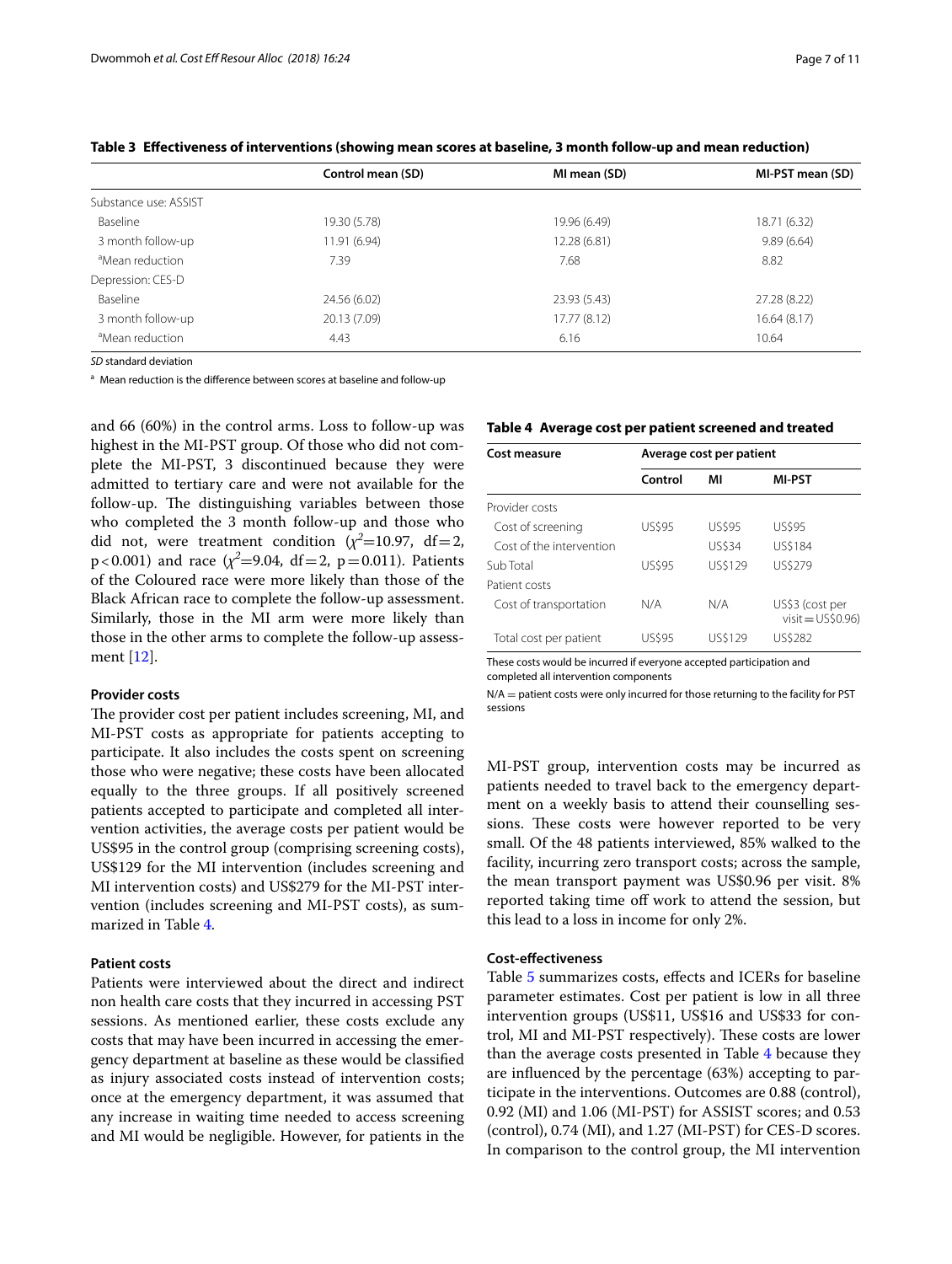| Table 5 Baseline cost-effectiveness results<br>Interventions | Cost | Incremental cost<br>[AC] | Outcome |           |    | Incremental outcome $[ \Delta E ]$ | Incremental cost                                      |    |
|--------------------------------------------------------------|------|--------------------------|---------|-----------|----|------------------------------------|-------------------------------------------------------|----|
|                                                              |      |                          |         |           |    |                                    | effectiveness ratios<br>(ICERs) $[\Delta C/\Delta E]$ |    |
|                                                              |      |                          | AS      | <b>DP</b> | AS | DP                                 | AS                                                    | DP |
| Control                                                      | 1.44 | -                        | 0.88    | 0.53      | -  | -                                  | -                                                     |    |

#### <span id="page-7-0"></span>**Table**<sub>5</sub>

*AS* ASSIST score, *DP* CES-D, *ΔC* change in cost (compared to preceding intervention), *ΔE* change in efectiveness (compared to preceding intervention), *MI* motivational interviewing, *PST* problem solving therapy MI-PST 33.48 17.91 1.06 1.27 0.14 0.54 131.25 33.40

MI 15.57 4.13 0.92 0.74 0.03 0.21 118.96 19.94

costs an additional US\$119 per unit reduction in ASSIST score, and US\$20 per unit reduction in CES-D score; MI-PST in comparison to MI costs US\$131 or US\$33 per unit reduction in ASSIST or CES-D scores respectively.

As explained, the proportion testing positive for substance misuse and accepting participation signifcantly infuences the magnitude of these costs; this potentially happens in two ways. Firstly, higher positivity and acceptance rates mean that screening costs will generate a greater 'yield', reducing the cost per patient screened positive; secondly, with increased scale, costs such as the counselling costs for MI and MI-PST would theoretically increase. However, this would only be the case in the instance of zero excess counselling capacity. If excess capacity exists, increased patient numbers have the impact of *reducing* MI/MI-PST costs on a per patient basis in that these staf become busier, which is the more relevant scenario, given the high levels of excess capacity found in the fxed costs in this study.

As shown in Table [2](#page-4-0), fve counsellors conducted a total of 3256 patient sessions (screening, MI and PST) spending an estimated 47,680 min (795 h) in total. In contrast, if we assume that it is reasonable for each counsellor to spend 6 h counselling patients each working day, the total amount of counsellor time available (assuming routine leave entitlements) would amount to 4905 h, suggesting that a total of 16% of their available capacity was utilized during the study period. Put diferently, counsellors had the potential to accommodate an 84% increase in patient load. This finding is further explored in sensitivity analysis.

#### **Sensitivity analysis**

Figure [2](#page-8-0)a, b summarize the results of sensitivity analyses for changes in incremental costs, incremental outcomes (ASSIST) and the ICER. Analyses include (1) the proportion screening positive for substance misuse (varying the baseline rate of 19 by 25% in each direction); (2) the proportion accepting participation in the interventions (again varying the baseline rate of 63 by 25% in each direction, and exploring an extreme scenario where 100% accept participation and where participants in the MI-PST group complete all of their PST sessions); and (3) the extent of excess capacity (varying the baseline rate (84%) by 25% in each direction and exploring an extreme scenario of zero excess capacity in fxed costs). In each analysis, fndings are represented relative to the control group (i.e. MI versus control and MI-PST versus control).

In both interventions, assuming zero excess capacity in fxed costs generates the highest cost savings. In this scenario, it is assumed that counsellors spend at least 6 h/ day seeing clients, which simultaneously increases the efficiency of the utilization of capital inputs (counselling room, furniture, training) and supplies (tape recorders etc.). Similarly, if 100% of clients screening positive for substance misuse accept the intervention and if all PST sessions are completed, costs are reduced (owing to reduced excess capacity), outcomes increase and costefectiveness improves. If fewer clients test positive for substance misuse, and if fewer accept participation, this would reduce costs and reduce outcomes, with the net impact of decreasing cost-efectiveness.

# **Discussion**

This study examined the cost-effectiveness of two brief interventions delivered in emergency departments by counsellors, in comparison to a control group. The results show that both MI and MI-PST require additional resources and both have the potential to improve outcomes in comparison to the control group. The cost per patient is however low, and should be contrasted with the cost of treating the injuries that could be averted through efective substance use interventions in this setting. For example, at US\$36, the cost per emergency department visit is higher than the cost per patient for MI (US\$16) or MI-PST (US\$33). Any further judgement regarding which (if any) intervention represents value for money can only be made through conducting a cost-utility analysis and comparing the ICERs to an external threshold [[25\]](#page-10-24).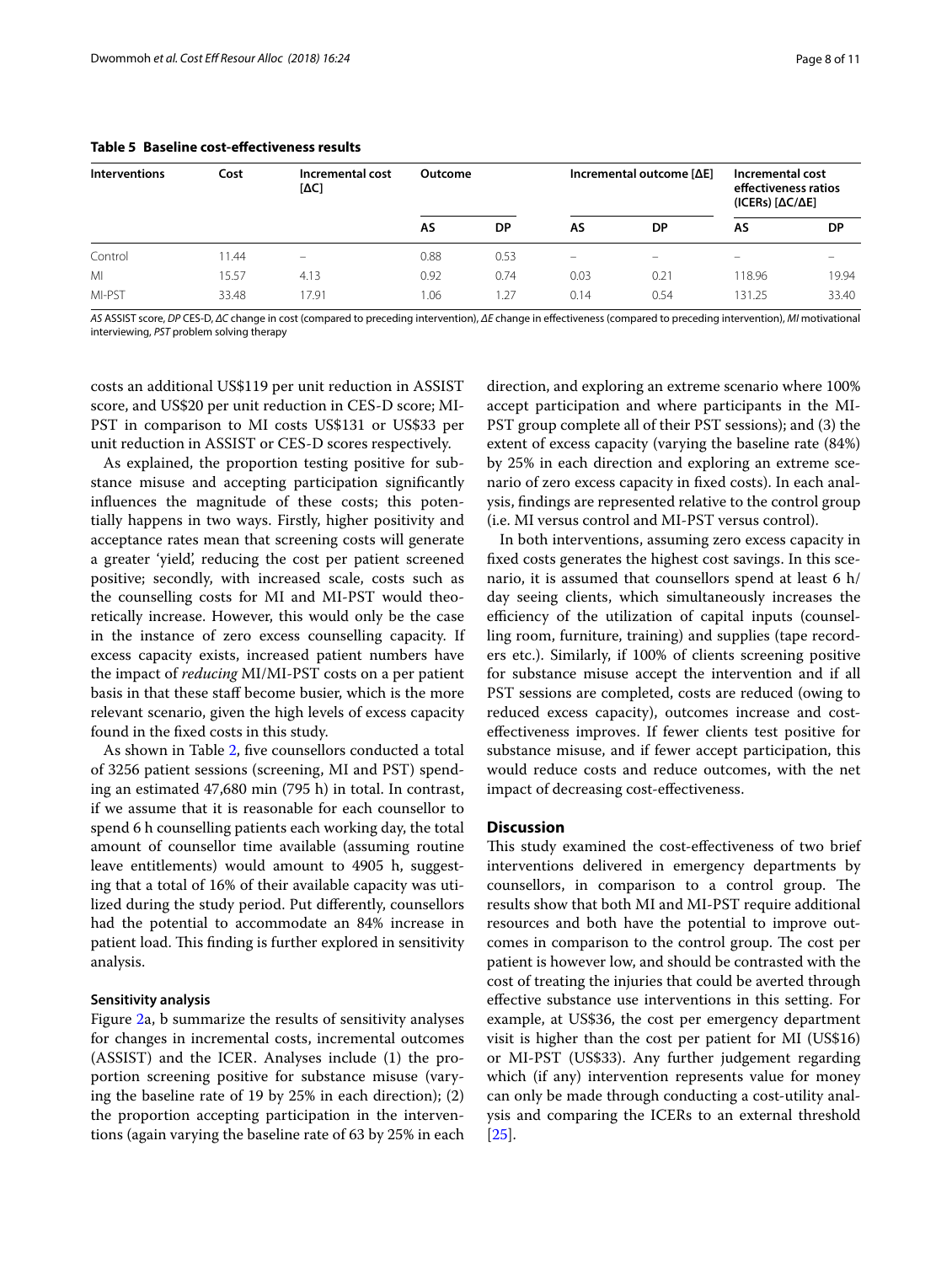

<span id="page-8-0"></span>The sensitivity analyses indicate that gains in cost-effectiveness can be made through targeting the interventions to emergency departments where high proportions of patients present with substance use disorders, by increasing the extent to which clients accept participation in the interventions, and by reducing counselling excess capacity. Given the study design, counsellors were employed solely to deliver these interventions; in routine settings it would be benefcial to explore options where counsellors would offer substance use interventions in addition to other counselling services so that their capacity could be utilized more efficiently.

The study highlights that, at relatively minimal costs, it is possible to employ and train people without any prior medical or mental health skills to screen and efectively deliver the brief interventions in emergency departments. Expert consensus indicates that the cost of employing a trained clinical psychologist for these activities could be a lot more than that for the counsellors used for this study. This supports evidence that task-shifting and sharing is a cost effective and efficient way of expanding access to mental health care including substance use disorders [[26–](#page-10-25)[28](#page-10-26)].

The results of this study support findings from other studies that brief interventions for substance use in emergency departments can be relatively afordable and

effective  $[29-31]$  $[29-31]$  $[29-31]$ . The inclusion of a combined MI with PST intervention in the analysis diferentiates the current study from other published studies. Even though the analysis of brief MI for substance use is common at least in developed countries, the same cannot be said about PST, let alone a combination of the two interventions in a resource poor setting. This study has therefore shown that administering a combined intervention of MI with PST can be a better option than just the MI only intervention, especially if the aim is to reduce patient's substance use and depressive symptoms.

Despite the promising results of the cost-efectiveness analysis, the ICERs presented cannot form the only basis upon which implementation decisions are made. In effect, as suggested by Birch and Gafni  $[32]$  $[32]$ , a consideration of the total cost of the interventions, the number of people at risk of substance use disorders, those in need of the interventions, the general health needs of the population and the available health budget must be considered in decision making.

Given the level of unemployment in the study setting, it is unsurprising that very few participants reported productivity losses. Of those who were employed, only four took time off work to attend their sessions and only one reported losing some salary. In South Africa, public sector services such as those considered in this study, are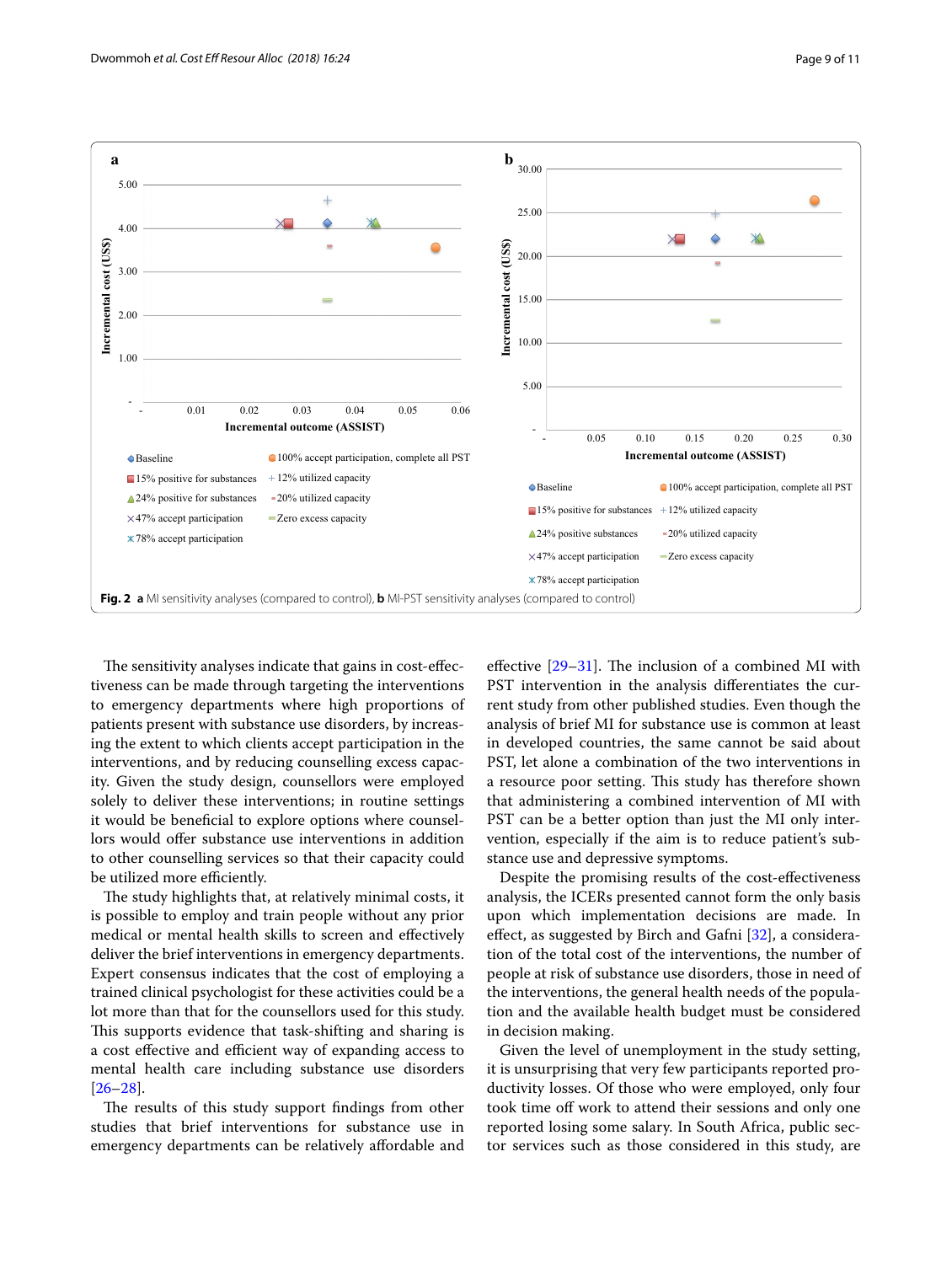free at the point of use. On average, patients reported spending US\$0.96 per visit in travel costs, which is small in comparison to the provider costs that were incurred. Whilst costs to patients are lower in our study setting, these could be higher in other settings where patients could incur higher costs of productivity losses, transportation and payment for services. These could impede patients' utilization of these services. In such settings there would be the need for support systems such as government subsidies or insurance coverage to encourage utilization.

There was a high rate of loss to follow-up in the MI-PST intervention group and this is expected in routine settings. The overall results were sensitive to variations in loss to follow up during the MI-PST intervention. In a sensitivity analysis, the proportion of patients that agreed to participate in either intervention was varied, and it was assumed that all patients completed their PST sessions. This resulted in improved effectiveness and cost-efectiveness.

A limitation of this study, shared by many other costefectiveness studies of brief interventions for substance use, is that the outcome measures used cannot be compared to that of other studies  $[33]$  $[33]$ . This is mostly because there is no agreed upon outcome measure for use in costefectiveness analysis of brief interventions for substance use [[34](#page-10-31)]. In spite of this, the study provides useful information on the cost-efectiveness of these brief interventions to guide decision making in a resource poor setting.

Another limitation is the short timeframe of the study. Three months may not be long enough to establish the full economic costs and efects of the interventions. Despite the encouraging results presented in this study, it would have been benefcial to do a longer term study that assesses the long term outcomes and economic costs of the interventions. These interventions have been shown to be effective in reducing substance use  $[12]$  $[12]$  and thus have the potential to impact on the utilisation of emergency department and other health and social care services. Reduced substance use could also be valuable for the wellbeing of communities through reduced violence and crimes. Future studies estimating Quality Adjusted Life Years (QALYs) as well as the economic costs of these interventions could enable comparisons across diferent interventions [\[35](#page-10-32)] and address questions of value for money [\[25\]](#page-10-24).

# **Conclusion**

This study has illustrated that the use of lay counsellors for screening and the administration of brief interventions for reducing substance use in emergency departments can be efective at a relatively low cost. In resource poor settings where substance use is high and resources

are limited both in terms of fnance and well qualifed human resources, introduction of interventions like this can be useful in minimising substance use and related problems. Additionally, given the high economic, social and health care cost of substance use disorders in South Africa [[36](#page-10-33)], these results suggest that this intervention should be carefully considered for future implementation. These are the first data from an economic evaluation of a combined intervention of MI with PST in a resource poor setting and provide the basis for future work that could explore the potential long term efects of the interventions in terms of averting the health, economic and social costs of substance use disorders.

#### **Abbreviations**

ASSIST: Alcohol, Smoking, and Substance Involvement Screening Test; CES-D: Center for Epidemiological Studies Depression Scale; ICERs: incremental costefectiveness ratios; LMICs: low and middle income countries; MI: motivational interviewing; PST: problem solving therapy; QALYs: Quality Adjusted Life Years; SASH: South African Stress and Health Study; STRIVE: Substance use and Trauma InterVention.

#### **Authors' contributions**

RD and SC made substantial contributions to the conception, design and data analysis, management and interpretation of study results. KS, BM, DS, TN participated in the conception. The frst draft of the manuscript was written by RD and revised critically by all authors (RD, SC, KS, BM, KP, DS and TN) for important intellectual content. All authors read and approved the fnal manuscript.

#### **Author details**

<sup>1</sup> Health Economics Unit, School of Public Health and Family Medicine, Faculty of Health Sciences, University of Cape Town, Observatory, Cape Town 7925, South Africa.<sup>2</sup> Kintampo Health Research Centre, P.O. Box 200, Kintampo, Ghana. 3 Alan J. Flisher Centre for Public Mental Health, Department of Psychiatry & Mental Health, University of Cape Town, Cape Town 7925, South Africa. <sup>4</sup> Department of Psychiatry & Mental Health, Groote Schuur Hospital, University of Cape Town, Cape Town 7925, South Africa.<sup>5</sup> Alcohol, Tobacco, and Other Drug Research Unit, South African Medical Research Council, Tygerberg 7505, South Africa. <sup>6</sup> Western Cape Department of Health, 8 Riebeeck Street, Cape Town 8001, South Africa.<sup>7</sup> South African MRC Unit on Risk & Resilience in Mental Disorders, Department of Psychiatry and Mental Health, University of Cape Town, Cape Town 7925, South Africa.

#### **Acknowledgements**

We are grateful for the funding that this study received from the Department of Health of the Western Cape Government.

#### **Competing interests**

Dan J Stein is funded by the MRC of SA. All other author(s) declare that they have no competing interests.

#### **Availability of data and materials**

The datasets generated during and/or analysed during the current study are available from the corresponding author on reasonable request.

#### **Consent for publication**

Not applicable.

#### **Ethics approval and consent to participate**

This evaluation was conducted as part of a study titled 'The Efectiveness of Two Brief Interventions to Reduce Substance Use among Patients Presenting for Emergency Services in South Africa' which had ethical approval from the Research Ethics Committee from the University of Cape Town's Faculty of Health Science. Participants were consented prior to enrolment. Recruitment of participants started in March 2012 and follow-ups ended in March 2013.